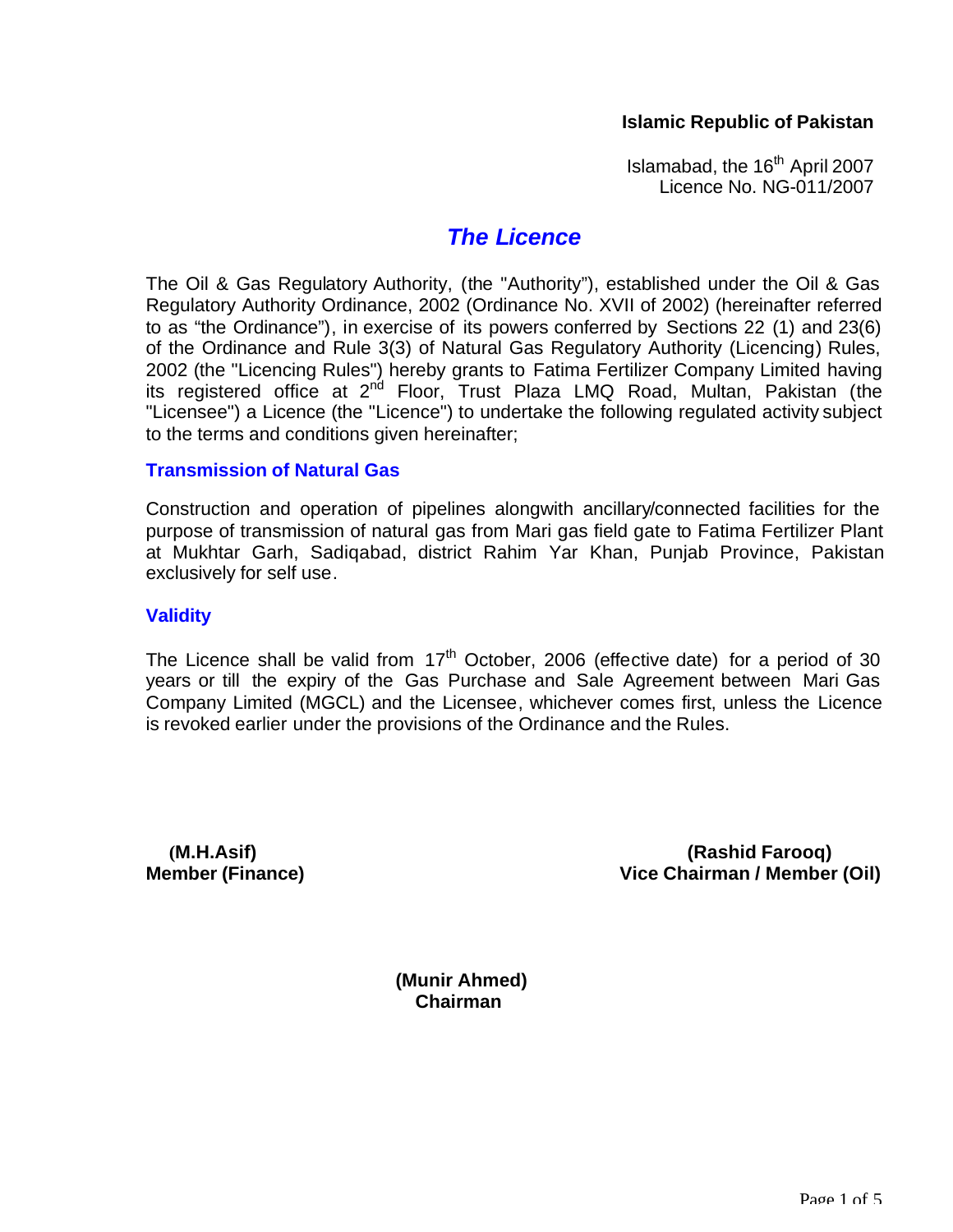# **GENERAL CONDITIONS APPLICABLE**

### **TO**

## **THE LICENSEE**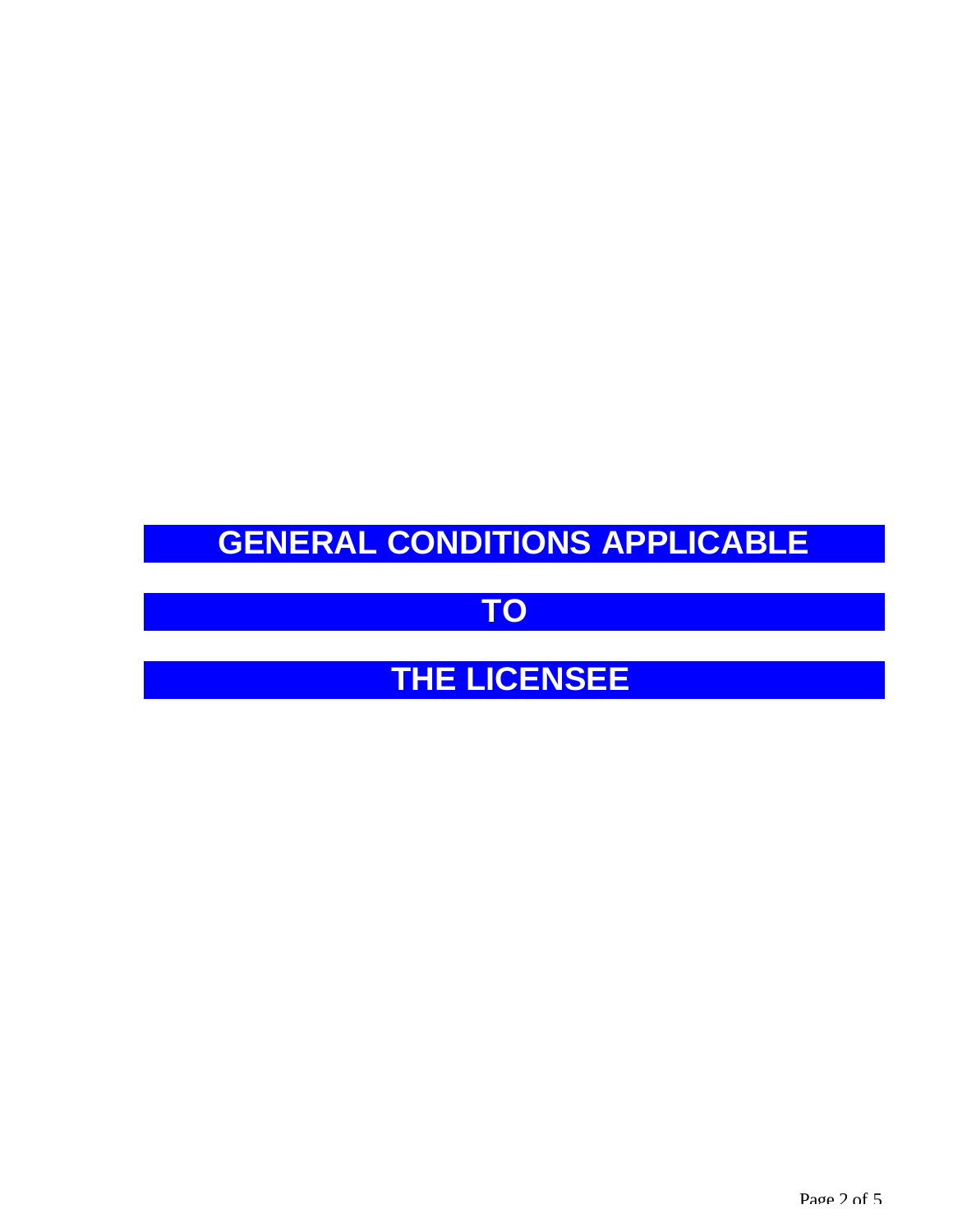### **General Conditions Applicable to the Licensee**

#### **1. Definitions**

- 1.1. Words and expressions used in the Licence but not defined, unless the contrary intention appears, shall have the same meaning as are assigned to them in the Ordinance and the Rules.
- 1.2. The following words shall have the following meanings:
	- 1.2.1. "Gas Purchase and Sale Agreement" means:
		- 1.2.1.1. Gas Purchase and Sale Agreement dated12<sup>th</sup>July, 2005, between Mari Gas Company Limited and Fatima Fertilizer Company Limited for supply of 75 MMSCFD gas to the Fertilizer Complex (under construction) at Mukhtar Garh, Sadiqabad, Rahim Yar Khan for self use;
		- 1.2.1.2. Any extension or renewal of the aforesaid agreement or any new gas purchase and sale agreement.
	- 1.2.2. "Licence" means this licence and any amendment, modification, extension or renewal thereof under the provisions of the Ordinance and the Rules;
	- 1.2.3. "Rules" means the rules made under the provisions of the Ordinance; and
	- 1.2.4. Any reference to a statute or a delegated legislation shall be deemed to mean and include its modification, amendment, replacement or substitution by a subsequent law.

#### **2. Renewal, Modification, Revocation of Conditions and Early Termination of Licence**

- 2.1. On an application made by the Licensee to the Authority at least two years prior to the expiry date of the Licence, the Authority may renew the Licence or the terms and conditions thereof in accordance with the provisions of the Ordinance and the Rules.
- 2.2. The terms and conditions of the Licence may be amended, varied, modified, extended or revoked in accordance with the provisions of the Ordinance and the Rules.
- 2.3. On an application by the Licensee, for an early termination of the Licence with 2 (two) years prior notice, the Authority may terminate the Licence in accordance with the provisions of the Ordinance and the Rules.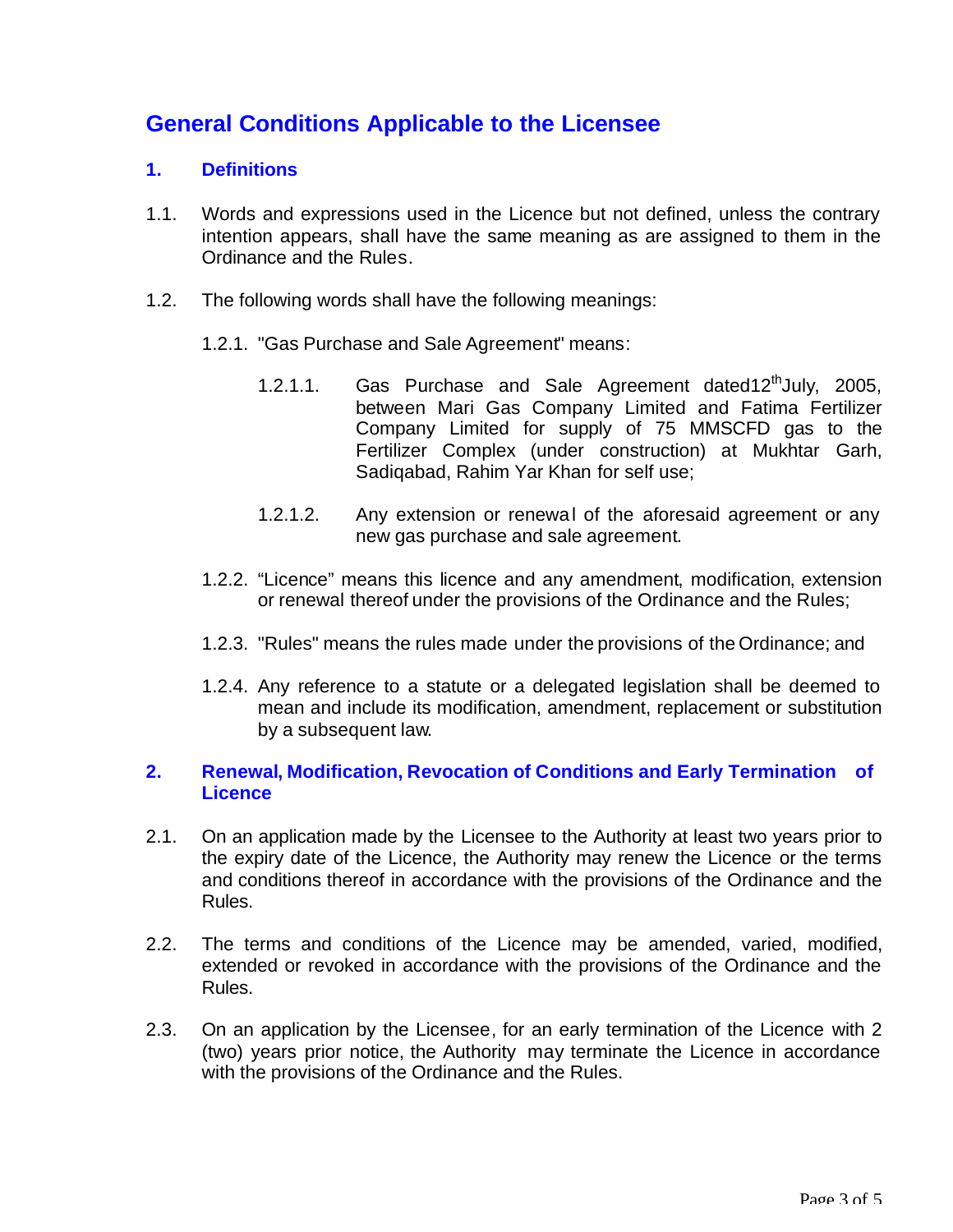#### **3. Compliance with Laws**

- 3.1 The Licensee shall ensure that it complies at all times with the applicable Laws of Pakistan and in particular with the provisions of the Ordinance and the Rules.
- 3.2 The breach of any provision of the Ordinance or the Rules shall be deemed to be a breach of the terms and conditions of the Licence.

#### **4. Gas Sale or Utilization of Transmission Capacity**

- 4.1. The Licensee shall not sell gas to any person without obtaining a Licence from the Authority, in accordance with the provisions of the Ordinance and the Rules.
- 4.2. The Licensee shall not provide its transmission capacity to any other person without obtaining prior approval of the Authority, in accordance with the provisions of the Ordinance and the Rules.

#### **5. Fee**

5.1 The Licensee shall not be liable to pay annual fee, as long as, it is carrying out the regulated activity of transmission of natural gas exclusively for self use.

#### **6. Maintenance of Record and Provision of Information**

6.1. The Licensee shall keep complete and accurate record and data regarding the transmission of natural gas as may be required for the purpose of this Licence in appropriate manner. The Licensee shall provide to the Authority promptly upon its request such documents, records or information regarding the transmission of natural gas as the Authority may require pursuant to the Ordinance, the Rules, and the Regulations made thereunder.

#### **7. Miscellaneous**

- 7.1. The Licensee shall conform to the requirements of the Pakistan Environmental Protection Act, 1997 (XXXIV of 1997), as amended from time to time.
- 7.2. The Licensee shall locate, design, construct, operate and maintain its facilities in strict accordance with the technical and other standards prescribed by the Authority and in a manner so as not to endanger public health or safety.
- 7.3. The Licensee shall not abandon any facility or pipeline without the prior consent of the Authority.